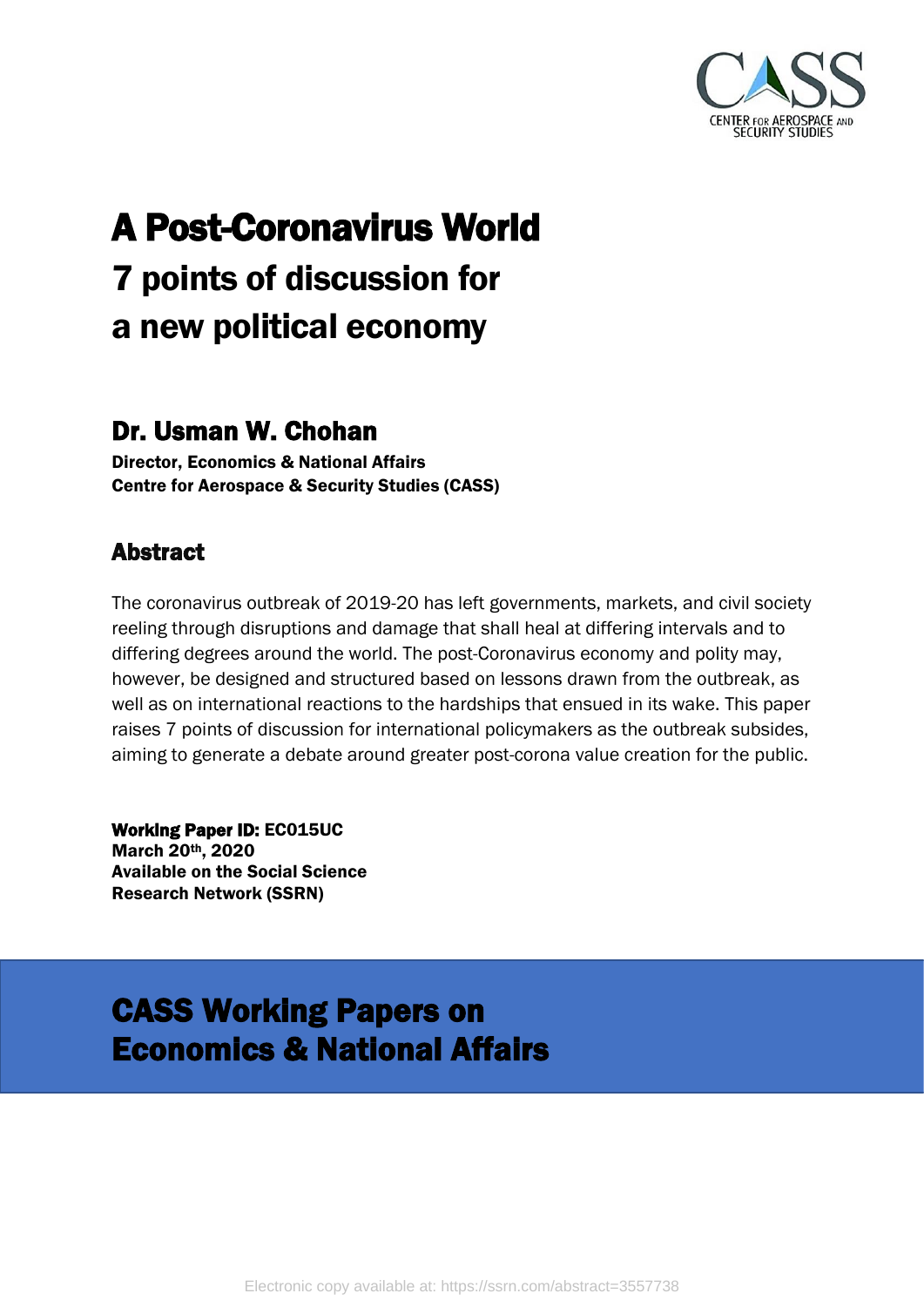# **Table of Contents**

Note on terminology: covid-19, coronavirus, and corona are used interchangeably in this paper.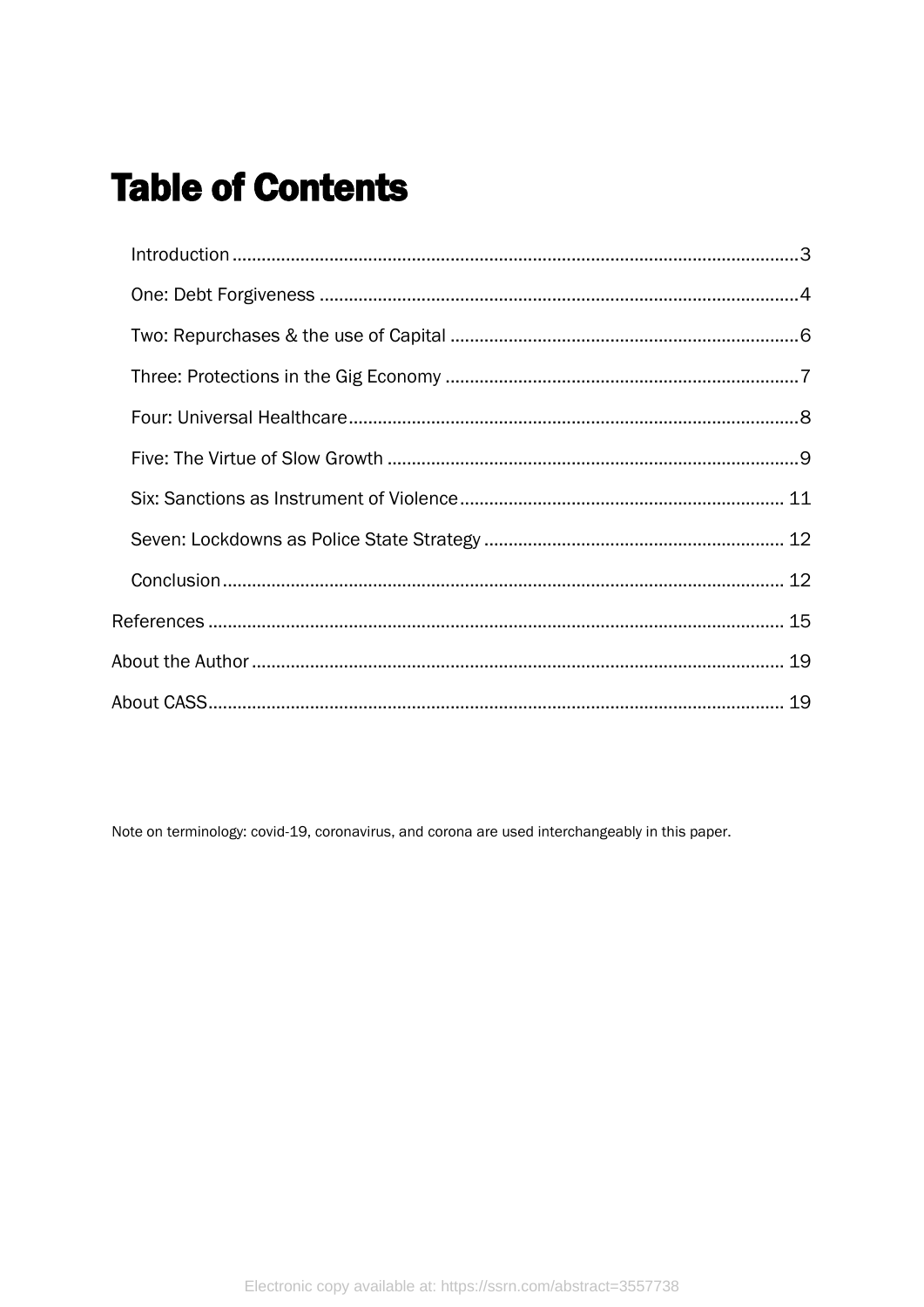# A Post-Coronavirus World 7 points of discussion for a new political economy

# <span id="page-2-0"></span>Introduction

The outbreak of coronavirus (covid-19) in 2019-20 has wreaked havoc across many societies and disrupted economic life considerably during periods of both contagion and imposed quarantine.<sup>1</sup> In the first quarter of 2020 (CY1Q20), markets were in free fall and some indices declined at a rate that was in fact more precipitous than what was experienced in the market crash of 1929.<sup>2</sup> Businesses were halted, jobs were left in limbo (especially those not reproducible remotely), governments continued on a leaner basis, and civil society groups could only act with limited solidarity due to confinement. Most of all: many innocent lives have been lost. Different countries have exhibited varying degrees of proactiveness given the ambiguity of contagion and the limitations of detection and oversight during pandemic conditions. Much panic has persisted and the way forward was left unclear as a *new normal* is being contemplated.

In the shadow of that uncertainty, this working paper aims to raise 7 points in the domain of international political economy and socioeconomics that might be envisaged differently once the coronavirus pandemic subsides. It draws upon salient debates that were occurring in silos both before and during the contagion, and were met with differing levels of attention across social classes and across national political establishments. The premise of the paper is that the trauma of covid-19 has

 $1$  It is a bold move for an academic to seek to predict how the world might contend with a pandemic while it is still in full swing. I take the responsibility of positing the following discussion points not because of any delusions of superior judgement or foresight, but because the issues that societies must face going forward are ones that they have already been contending with painfully for so long. Although some (possibly, many) aspects of this working paper may prove erroneous, I believe that points raised in this paper warrant careful attention, and should constitute some of the most important topics of discussion as the coronavirus pandemic subsides.

<sup>2</sup> Chu, B. (2020) US Stock Market falling faster than during Wall Street Crash. *The Independent.* March 20.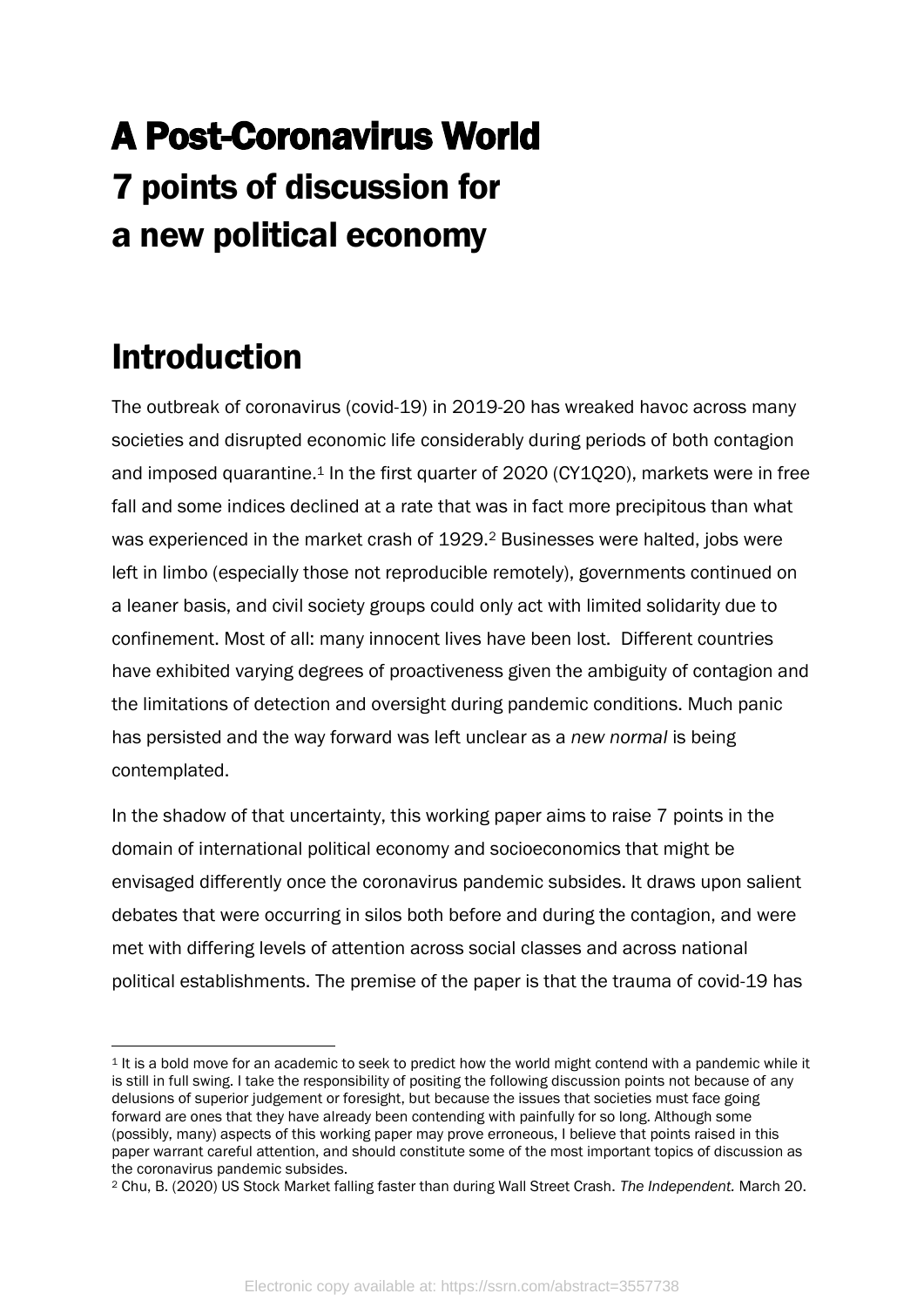opened a space in the public discourse to re-examine elements of the international economy that vested private interests and even major governments had left largely unattended for the purposes of rent-seeking, profiteering, social control, or hegemonic design.

The post-corona world offers an opportunity to revisit some of those precepts and provide definitive critiques against those policies left on autopilot. This is particularly à propos given that the global economy in 1Q20 was already veering towards in an untenable position in terms of: rampant inequality, the privatization of the public interest, the precarity of economic life, the regulatory capture by private interest, the use of economic tools as instruments of violence, and the brutal imposition of police states in occupied territories. In other words, many societies, polities, and economies before covid-19 were already in a very sorry state that was artificially inflated by populist mantras, fake news, and the "longest bull market run in history;" <sup>3</sup> – the contagion itself only triggered what were indeed already simmering fault lines.

Now there is a time to re-envisage the international polity, society, and economy, looking forward to the post-corona virus era; in a manner that creates more value for the public, both in the sense of localized value creation and for the world public as a whole. The paper is framed in terms of talking points that warrant urgent attention. They are not sorted in terms of priority, since they all merit a closer look, and some points are more pertinent to certain countries given their economic structures and levels of development. Ideally, the longer-run policymaking effort to create value for the public will encapsulate all of these policies to some degree, thereby offering a "New-New-Deal" for the world to reconstruct economic life around more sustainable, equitable, and moral precepts.

## <span id="page-3-0"></span>One: Debt Forgiveness

Debt has served as an instrument of violence for the past 5,000 years,<sup>4</sup> but the sheer magnitude of outstanding public and private debt held on balance sheets today is unprecedented in human history. However, what coronavirus has achieved in the realm of fiscal policy is raise the question of debt forgiveness as societies face

<sup>3</sup> Westbrook, T. (2020). How the longest bull run in history ended in pandemic panic, *Reuters.* March 14.

<sup>4</sup> Graeber, D. (2012). Debt: The first 5000 years. Penguin UK.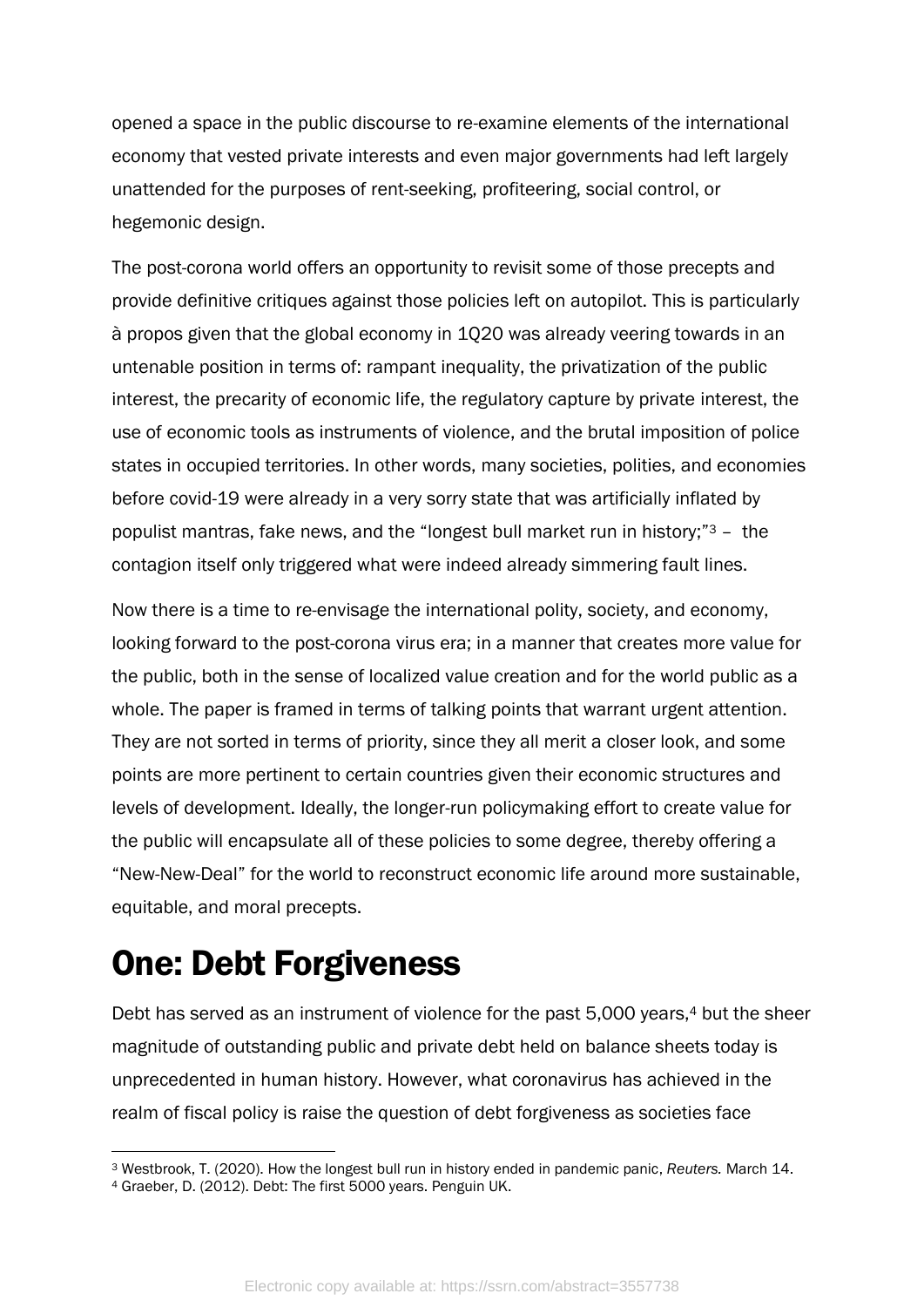untenable situations in terms of their fiscal resources grappling with a global public health crisis. The Prime Minister of Pakistan, Imran Khan, was the first world leader to raise the issue of *debt forgiveness* in a time of calamity. His argument rested on the premise that the current public debt interest payment schedules of developing countries siphon too large an amount for these Third World governments to allocate sufficient resources towards public health.

This is indeed true, since many indebted governments cannot create value for the public while their hands are tied to international creditors.<sup>5</sup> The International Monetary Fund is at the root of this structure of "economic hitmen" and "debt traps,"<sup>6</sup> directly jeopardizing the lives of people in the developing world.<sup>7</sup> Yet it remained largely silent as coronavirus spread across the globe, thereby failing to assist in the manner that other multilateral organizations such as the World Health Organization (WHO) did. Debt forgiveness would offer a fresh start to the developing world to rebuild in a post-contagion world,<sup>8</sup> by freeing up the resources that would have gone into the repayment of loans that the artifice of the  $IMF,9$  far less vital than the human lives it has decimate, would require now or anytime in the future.

On debt forgiveness, it is also important to recognize the importance of the student loan bubble in the United States, which now exceeds \$1 trillion USD in liabilities.<sup>10</sup> This bubble has created an "indentured generation" that risks triggering a financial collapse as defaults cascade.11 The job displacement and destruction that is to follow the coronavirus outbreak offers a new opportunity to consider why this student loan bubble has been allowed to persist and to deform the development of an entire

<sup>5</sup> Ibid.

<sup>6</sup> See Peet, R. (2009). Unholy trinity: the IMF, World Bank and WTO. London: Zed Books.

<sup>7</sup> Blustein, P. (2006). And the Money Kept Rolling In (and Out) Wall Street, the IMF, and the Bankrupting of Argentina. . Washington, DC: Public Affairs.

<sup>&</sup>lt;sup>8</sup> See Blustein, P. (2003). The Chastening: Inside the crisis that rocked the global financial system and humbled the IMF. . Washington, DC: PublicAffairs.

<sup>9</sup> See Rapkin, D. P., & Strand, J. R. (2006). Reforming the IMF's weighted voting system. World Economy, 29(3), 305-324

<sup>10</sup> Fry, R. (2012). A record one-in-five households now owe student loan debt. Pew Research Center, September, 26.

<sup>11</sup> Austin, D. A. (2013). The indentured generation: bankruptcy and student loan debt. Santa Clara L. Rev., 53, 329.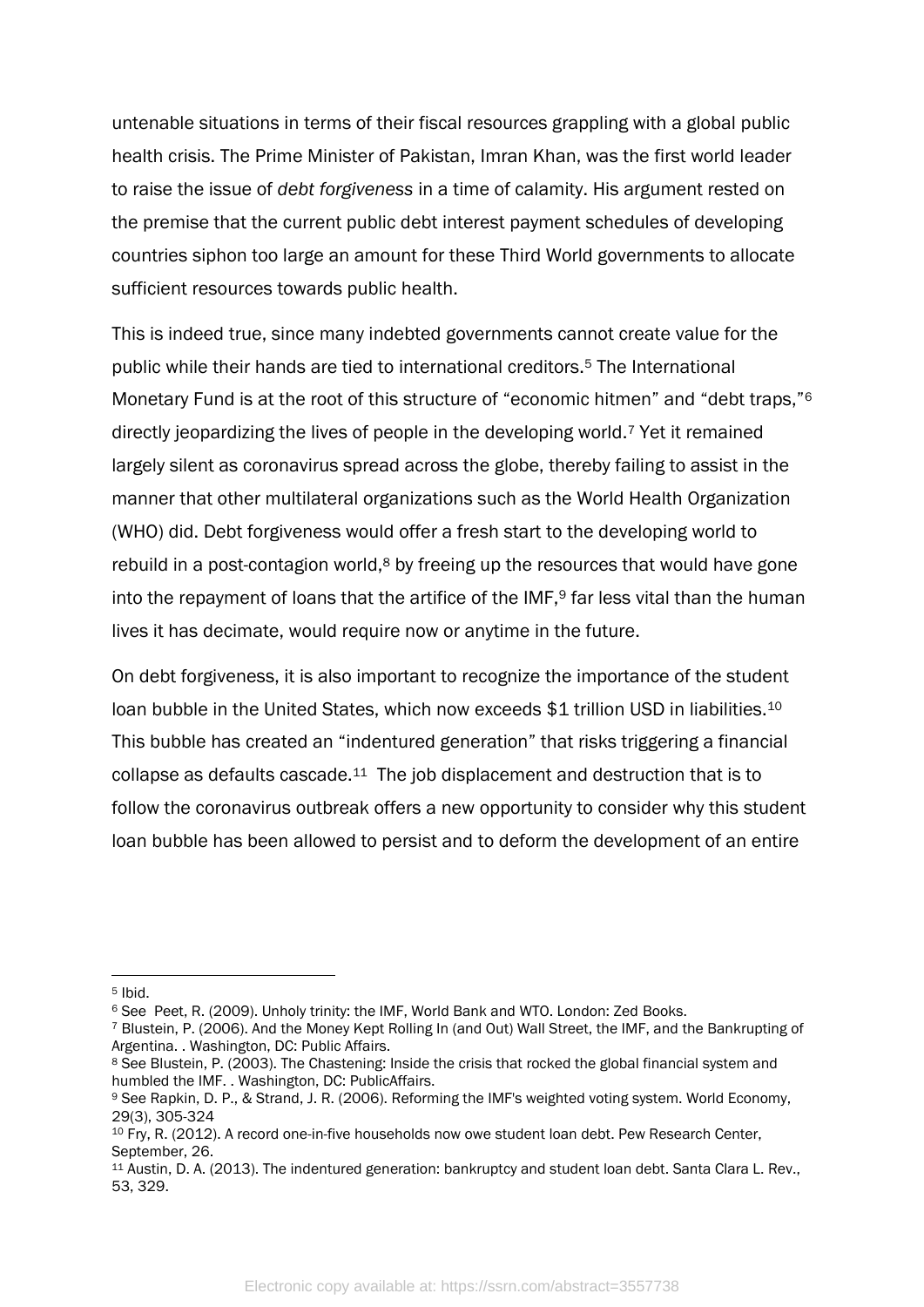generation.<sup>12</sup> Debt forgiveness must be considered in this regard just as much as in the context of international debt.

In recognizing the historical role of debt as violence, it is equally important to recall that the "fresh start" approach after plagues or famines, the J*ubilee* as it was termed in the Old Testament, was crucial for societies to rebuild.<sup>13</sup> The Jubilee represented the destruction of debt records and accounts so that societies could being anew, and that is of the utmost import as developing countries strive towards more inclusive health systems that can address the requirements of growing populations that remain vulnerable. Debt forgiveness (a new Jubilee) thus represents a foremost consideration for the international economy as coronavirus continues to spread (to mitigate contagion), and equally after it subsides (to facilitate reconstruction).

## <span id="page-5-0"></span>Two: Repurchases & the use of Capital

The Global Savings Glut (GSG) that Federal Reserve Chairman Ben Bernanke observed in the mid-2000s<sup>14</sup> was worsened due to the stimulus of the Troubled Asset Relief Program (TARP) that was launched after the 2008 financial crisis.<sup>15</sup> All of that cash sloshing around the banking systems of the US and other rich countries was gobbled up by private companies seeking to borrow at virtually no-cost.<sup>16</sup> However, the problem from an economic perspective was that these private interest giants, who could borrow for a song, did not allocate this cash towards capital expenditures (Capex) as much as they did in unproductive measures such as buying back their own stock to inflate its price.<sup>17</sup> They used the cash available to cosmetically push the value of their stock upwards, rather than invest in development projects that would prepare them for the technological revolutions of the 21st century.<sup>18</sup>

<sup>14</sup> Laibson, D., & Mollerstrom, J. (2010). Capital flows, consumption booms and asset bubbles: A behavioural alternative to the savings glut hypothesis. The Economic Journal, 120(544), 354-374. <sup>15</sup> Bracke, T., & Fidora, M. (2012). The macro-financial factors behind the crisis: Global liquidity glut or global savings glut?. The North American Journal of Economics and Finance, 23(2), 185-202. <sup>16</sup> Banerjee, S., Humphery-Jenner, M., & Nanda, V. (2018). Does CEO bias escalate repurchase activity?.

<sup>12</sup> Bozick, R., & Estacion, A. (2014). Do student loans delay marriage? Debt repayment and family formation in young adulthood. Demographic Research, 30, 1865-1891.

<sup>13</sup> Graeber, D. (2012). Debt: The first 5000 years. Penguin UK.

Journal of Banking & Finance, 93, 105-126.

<sup>&</sup>lt;sup>17</sup> Anwar, S., Singh, S., & Jain, P. K. (2017). Shares Repurchase and Liquidity: An Examination of Indian Firms. Prajnan, 46(3), 213-229.

<sup>18</sup> Bhattacharya, U., & E. Jacobsen, S. (2016). The share repurchase announcement puzzle: Theory and evidence. Review of Finance, 20(2), 725-758.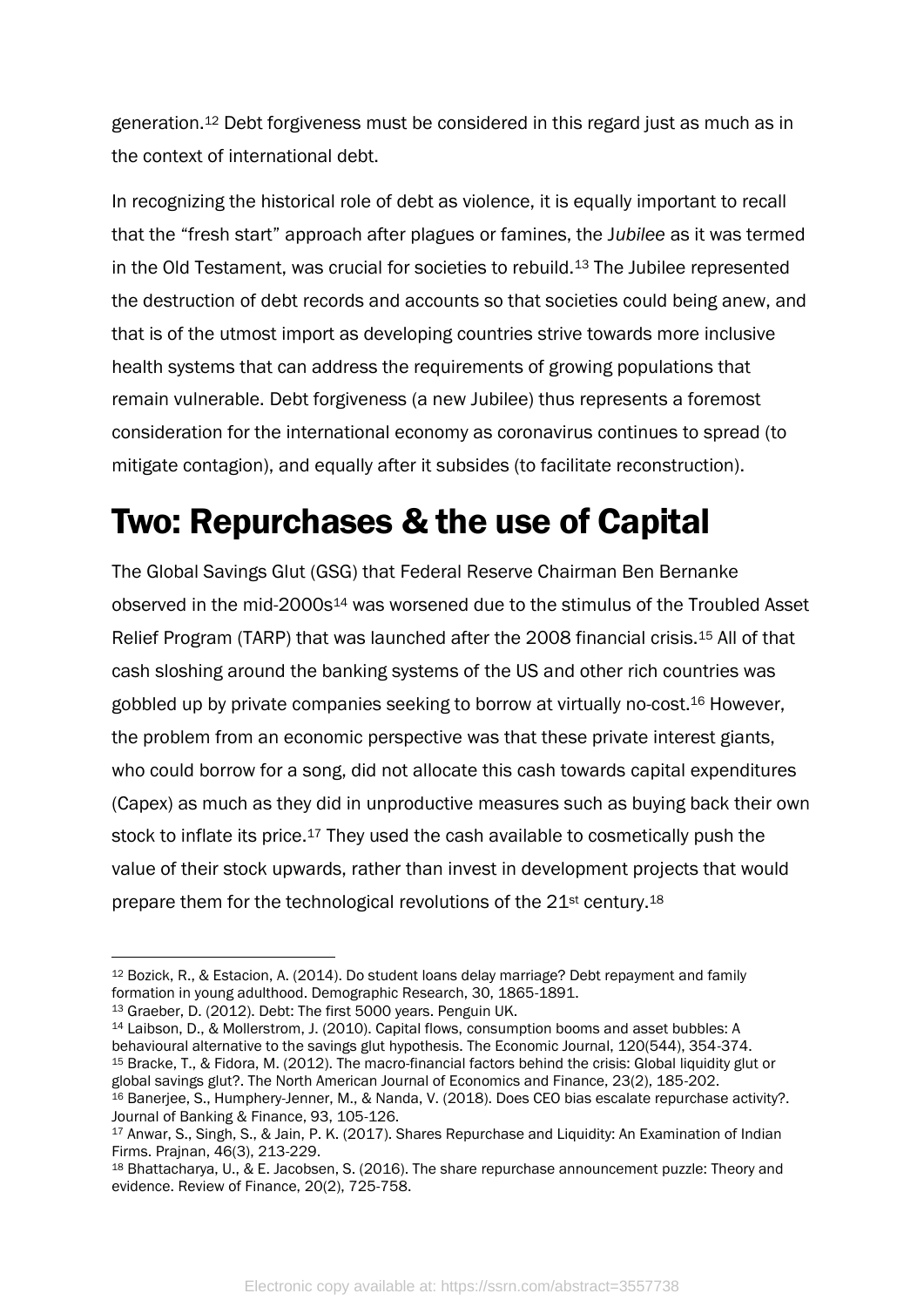It is a scathing critique of modern capitalism and of its proponents among the "Free-Market Taliban"<sup>19</sup> to see that enormous oceans of money made available to private interest have largely been squandered in bonuses to executives and the inflation of stock prices through repurchases.<sup>20</sup> As such, when coronavirus hit, the executives of many cyclical companies ran back to the government begging for another TARP-like bailout. This was particularly true of industries such as airlines, whose executives had been among the most brazen in self-congratulatory bonuses. In terms of the ratio of buybacks to free-cash-flow (FCF) for the period 2009-19: Southwest Airlines used 71% of its FCF on buybacks, Delta 49%, United Airlines 77%, and Jetblue 75%.<sup>21</sup> Yet the proverbial grasshopper of the airline executive today has the nerve to ask for the frugal ant's public funding to replace the money he forgot to store. Keeping cash on hand for a rainy day is particularly important for cyclical companies, and the lessons of 9/11 illustrated this to the airline industry vividly.<sup>22</sup> Yet they misallocated their capital and now require what appear to be unpalatable bailouts from the public. This sort of free market irresponsibility must receive keen attention in the postcoronavirus economy.

#### <span id="page-6-0"></span>Three: Protections in the Gig Economy

The colloquially-termed *gig economy* refers to the class of precariate workers who jump for transient gig-to-gig role that lacks a degree of permanence and therefore a degree of social protection.<sup>23</sup> In the absence of a universal single-payer insurance system or a three-pillar social protection system,<sup>24</sup> gig workers are subject to inadequate healthcare coverage that becomes particularly dire at the onset of a pandemic. There are in fact two elements to the precarity: one in the loss of work while the economy is stalled and quarantines are imposed, and the other in the lack

<sup>19</sup> See Chohan, U.W. (2020) The Trouble with Economics. *Daily Times.* January 25.

<sup>20</sup> Gregg, P., Jewell, S., & Tonks, I. (2012). Executive pay and performance: Did bankers' bonuses cause the crisis?. International Review of Finance, 12(1), 89-122.

<sup>21</sup> Van Doorn (2020) Airlines and Boeing want a bailout — but look how much they've spent on stock buybacks. *MarketWatch.* March 19.

<sup>22</sup> Blunk, S. S., Clark, D. E., & McGibany, J. M. (2006). Evaluating the long-run impacts of the 9/11 terrorist attacks on US domestic airline travel. Applied economics, 38(4), 363-370.

<sup>23</sup> Abraham, K. G., Haltiwanger, J. C., Sandusky, K., & Spletzer, J. R. (2018). Measuring the gig economy: Current knowledge and open issues (No. w24950). National Bureau of Economic Research.

<sup>24</sup> Cherry, M. A., & Aloisi, A. (2016). Dependent contractors in the gig economy: A comparative approach. Am. UL Rev., 66, 635.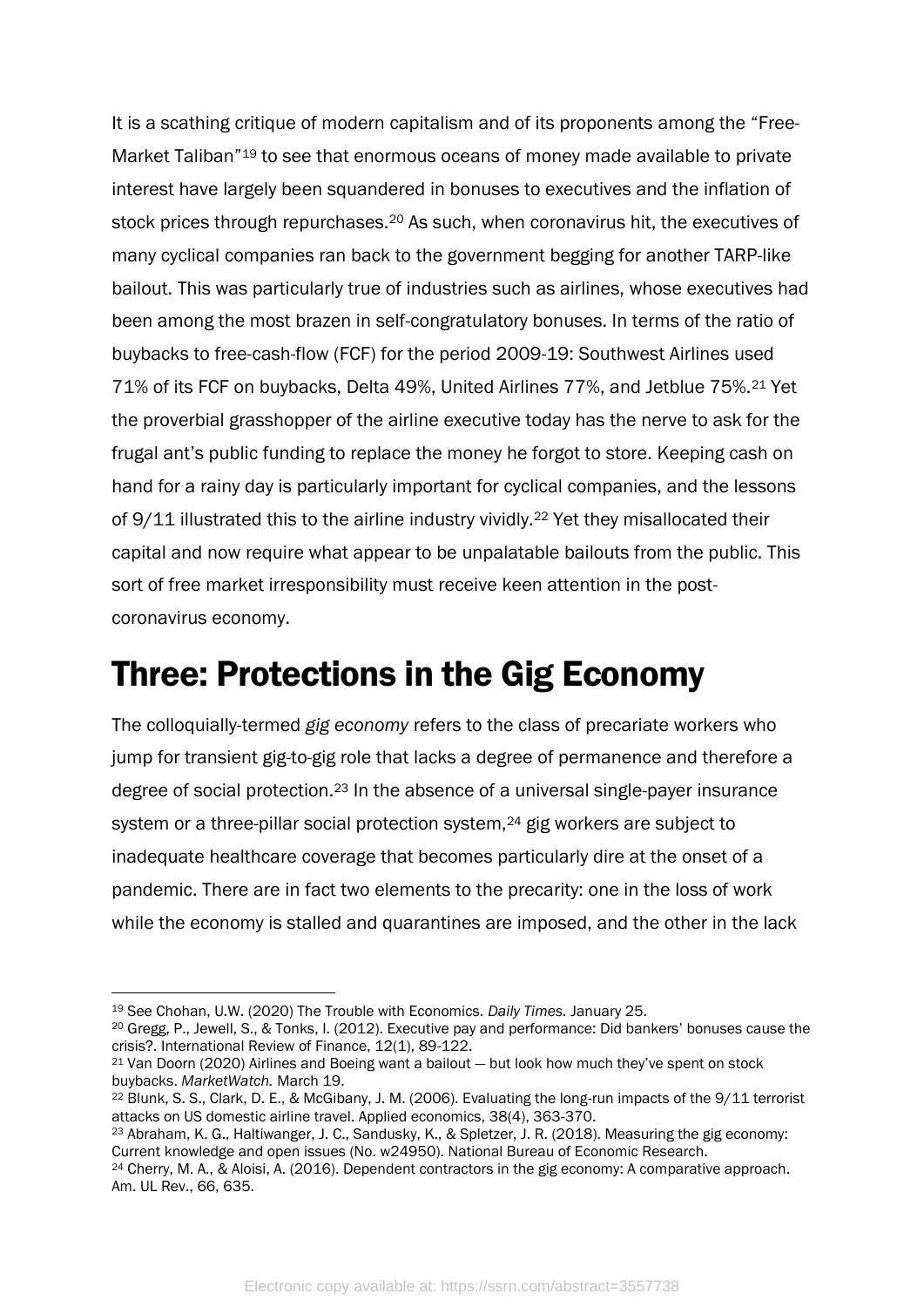of access to healthcare options based on costs or accessibility.<sup>25</sup> But an ever greater number of workers are being pulled into the gig economy, largely by force (and only sometimes based on personal choice); and the numbers are staggering: one estimate being that 57 million Americans are part of the gig economy.<sup>26</sup>

During the upward trajectory of coronavirus' spread, many of the most vulnerable people were Americans (mostly people of color, it may be added) who cannot not *afford* to stay home and need to continue their hustle just to meet basic needs. Selfisolation, therefore, manifests itself as a privilege not available to the precariate class of the gig economy. Very few jurisdictions have paid due heed to this problem. California's Gig-Economy Bill (AB5) is one rare example of the sort of attention that must be paid to so large a part of the modern international economy,<sup>27</sup> but in the post-coronavirus world, a much greater emphasis must be laid on the importance of gig workers and the social protections and healthcare coverage they require.<sup>28</sup> Universal Basic Income (UBI) is likely to comprise an important discourse in the political economy for this very reason in the years to come.

## <span id="page-7-0"></span>Four: Universal Healthcare

The response of United States to covid-19, as the only major OECD country to lack a standardized universal healthcare system, was described almost unequivocally as dismal and a "disaster of a system."<sup>29</sup> For years now, fears had been articulated that the disorganized, poorly coordinated, excessively costly, and profit-driven nature of the US healthcare system would be unprepared for a pandemic.<sup>30</sup> Disaster readiness

<sup>25</sup> Graham, M., Hjorth, I., & Lehdonvirta, V. (2017). Digital labour and development: impacts of global digital labour platforms and the gig economy on worker livelihoods. Transfer: European Review of Labour and Research, 23(2), 135-162.

<sup>26</sup> McCue, TJ. 57 Million U.S. Workers Are Part Of The Gig Economy, *Forbes,* August 31. https://www.forbes.com/sites/tjmccue/2018/08/31/57-million-u-s-workers-are-part-of-the-gigeconomy/#280c3f9f7118

<sup>27</sup> Win, S. (2020). The Bill That Disrupted the Gig Economy: AB-5 and Uber's Troubling Response. <sup>28</sup> Davis, M. E., & Hoyt, E. (2020). A longitudinal study of piece rate and health: evidence and implications for workers in the US gig economy. Public Health, 180, 1-9.

<sup>29</sup> Myers, D. (2017). US Healthcare: A" Disaster" of a System. Pitt Political Review, 12(1), 16-19. <sup>30</sup> See example in Anthony, C., Thomas, T. J., Berg, B. M., Burke, R. V., & Upperman, J. S. (2017). Factors associated with preparedness of the US healthcare system to respond to a pediatric surge during an infectious disease pandemic: Is our nation prepared?. American journal of disaster medicine, 12(4), 203- 226.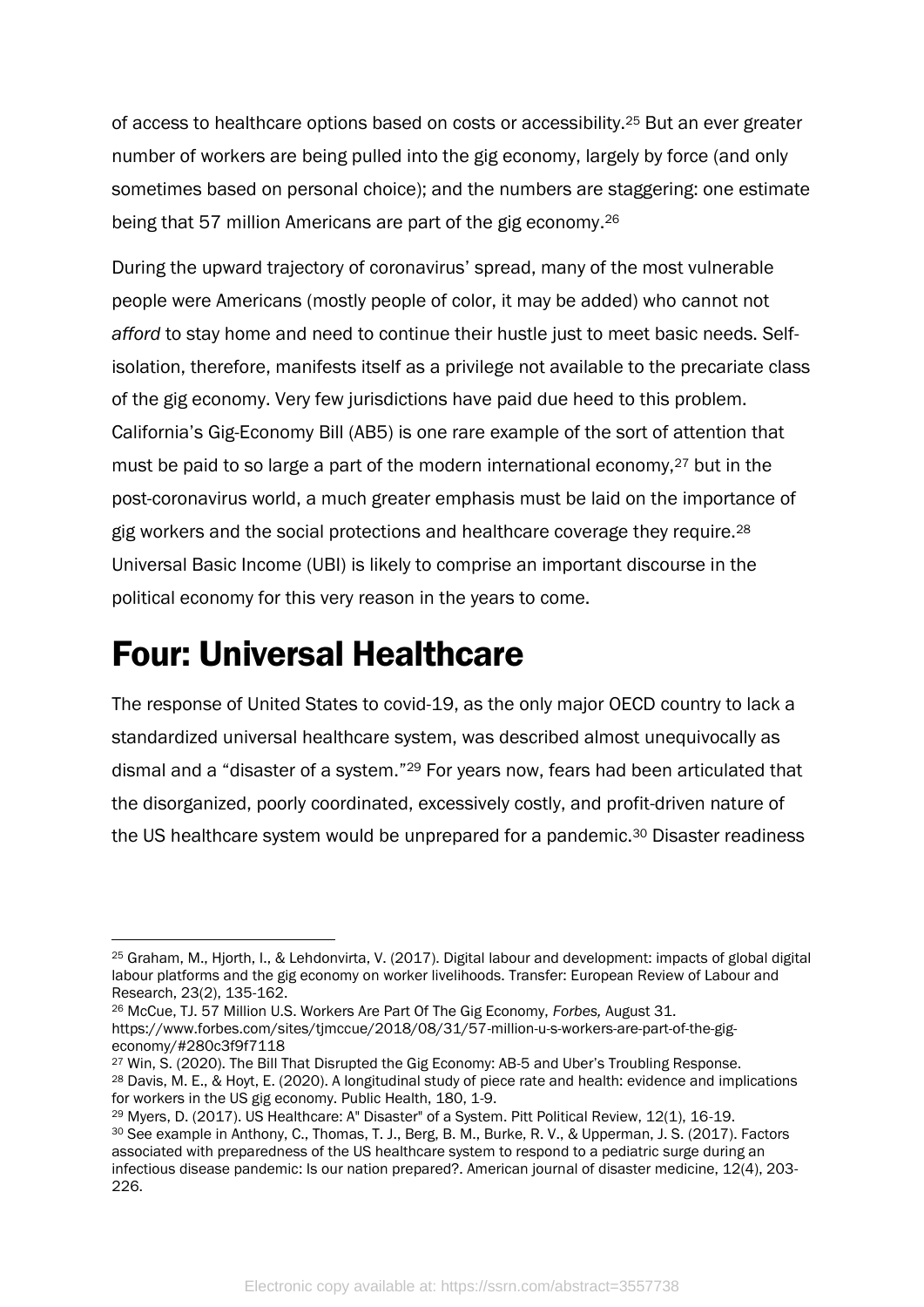has been poor and coverage has been weak,<sup>31</sup> which has been exemplified by the covid-19 contagion. Candidates in the US 2020 election have articulated public value creating propositions for healthcare reform in the United States,<sup>32</sup> and there is large public support for it,<sup>33</sup> just as there was resistance from the public when healthcare programs such as "Obamacare" were threatened to be repealed by Republicans. 34

"How will they pay for it?" is a common refrain posited by skeptics. These opponents would do well to justify the \$1.5 *trillion dollars* conjured out of thin air by the Federal Reserve in 2020 to back the financial markets during the coronavirus contagion. If those trillions can be conjured up for Wall Street, the public remarks, could it not be conjured for the sake of saving lives? This argument also ties into the aforementioned discussion on debt forgiveness. It also connects with the emergent discussion on Universal Basic Income (UBI),<sup>35</sup> which is also likely to constitute a growing socioeconomic and political conversation. Covid-19's onset presents a potent case study on just why there is such a dire need for social protection and universal healthcare, and the post-corona discourse is likely to strengthen the political movements that advocate for these causes.

#### <span id="page-8-0"></span>Five: The Virtue of Slow Growth

There has been a long *fetish* with the concept of Gross Domestic Product (GDP), 36 despite its severe measurement problems and reductive focus on certain elements at the expense of others. GDP fails to encapsulate inequality, such that one person owning 99% of the wealth would not be given any unusual methodological treatment.<sup>37</sup> GDP also fails to measure sustainability in terms of conservation against environmental degradation and the management of finite, non-renewable

32 Himmelstein, D. U., Campbell, T., & Woolhandler, S. (2020). Health Care Administrative Costs in the United States and Canada, 2017. Annals of Internal Medicine.

<sup>31</sup> Der-Martirosian, C., Radcliff, T. A., Gable, A. R., Riopelle, D., Hagigi, F. A., Brewster, P., & Dobalian, A. (2017). Assessing hospital disaster readiness over time at the US Department of Veterans Affairs. Prehospital and disaster medicine, 32(1), 46-57.

<sup>33</sup> Dyer, O. (2017). Bernie Sanders' single payer bill gains momentum among Democrats. BMJ: British Medical Journal (Online), 358.

<sup>34</sup> See public value perspective on the attempted repeal of Obamacare in Chohan, U.W. (2019). *Public Value and Budgeting: International Perspectives.* Routledge.

<sup>35</sup> See UBI review in Chohan, U.W. (2019d). Universal Basic Income: A Review. Poverty, Income Distribution & Income Assistance eJournal.

<sup>36</sup> Cuijpers, R. (2011). GDP and Happiness: Gross National Happiness, the new GDP? Lap Lampert. 37 Fleubaey, M., Blanchet, D. (2013). Beyond GDP: Measuring Welfare and Assessing Sustainability. Oxford University Press,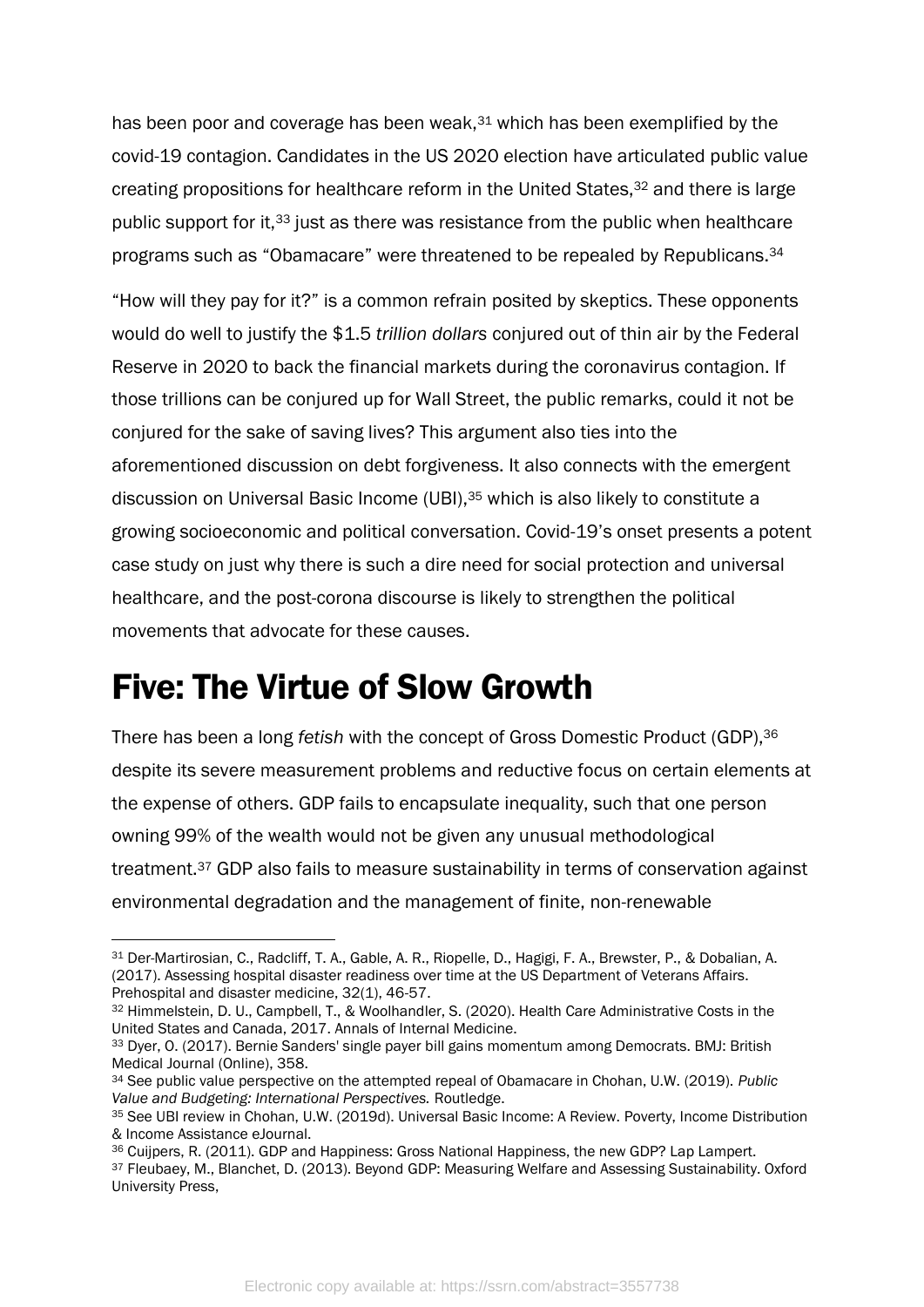resources.<sup>38</sup> As such, there is a need for (1) devising better methods of measuring sustainable prosperity,<sup>39</sup> and (2) recognize the virtues of slower growth at sustainable trajectories that leave some shred of the environment intact.<sup>40</sup>

Slow growth, under such a paradigm, is a virtue and is a "managed process," orchestrated "by design, and not by disaster."<sup>41</sup> Covid-19 has illustrated this phenomenon of *degrowth* perfectly, <sup>42</sup> with the world carefully observing the cleanest air over China in a lifetime (and dropping by 40% between December and March), improved air quality worldwide, and even clean canals with some aquatic life in the Venetian canals.<sup>43</sup> The environment has indeed been a significant beneficiary of the slowdown in human activity.<sup>44</sup>

The strongest case for an investment-driven environmentally sustainable approach is the *Green New Deal* (GND) approach, which recognizes the importance of an economic stimulus program that is targeted towards a new generation of ecofriendlier infrastructure for the 21<sup>st</sup> century.<sup>45</sup> There is much merit in designing society for "prosperity without growth" as "economics for a finite planet,"<sup>46</sup> and the GND approach combines economics and ecology in a productive way,<sup>47</sup> which is why movements advocating for a global/national GND are likely to strengthen. Arguably, this is likely to be the strongest legacy of coronavirus in influencing international public perceptions.

<sup>38</sup> Chaabouni, S., & Saidi, K. (2017). The dynamic links between carbon dioxide (CO2) emissions, health spending and GDP growth: A case study for 51 countries. Environmental research, 158, 137-144. <sup>39</sup> Costanza, R., Hart, M., Kubiszewski, I., Posner, S., & Talberth, J. (2018). Lessons from the History of GDP in the Effort to Create Better Indicators of Prosperity, Well-being, and Happiness. In Routledge Handbook of Sustainability Indicators (pp. 117-123). Routledge.

<sup>40</sup> Cherp, A., Jewell, J., Vinichenko, V., Bauer, N., & De Cian, E. (2016). Global energy security under different climate policies, GDP growth rates and fossil resource availabilities. Climatic Change, 136(1), 83-94.

<sup>41</sup> Victor, P. A. (2018). Managing without growth: slower by design, not disaster. Edward Elgar Publishing. <sup>42</sup> See degrowth in Demaria, F., Schneider, F., Sekulova, F., & Martinez-Alier, J. (2013). What is degrowth? From an activist slogan to a social movement. Environmental Values, 22(2), 191-215.

<sup>43</sup> The myth of dolphins in the Venetian canals was debunked, but illustrative nonetheless of the ecooptimism that human confinement might entail.

<sup>44</sup> Chow, D. (2020). Coronavirus shutdowns have unintended climate benefits: cleaner air, clearer water, NBC News. March 19/

<sup>45</sup> See review in Chohan, U.W. (2019). A Green New Deal: Discursive Review and Appraisal.

<sup>46</sup> Jackson, T., & Senker, P. (2011). Prosperity without growth: Economics for a finite planet. Energy & Environment, 22(7), 1013-1016.

<sup>47</sup> Schwartzman,D.(2011).Green new deal: an ecosocialist perspective.CapitalismNatureSocialism,22 (3),49-56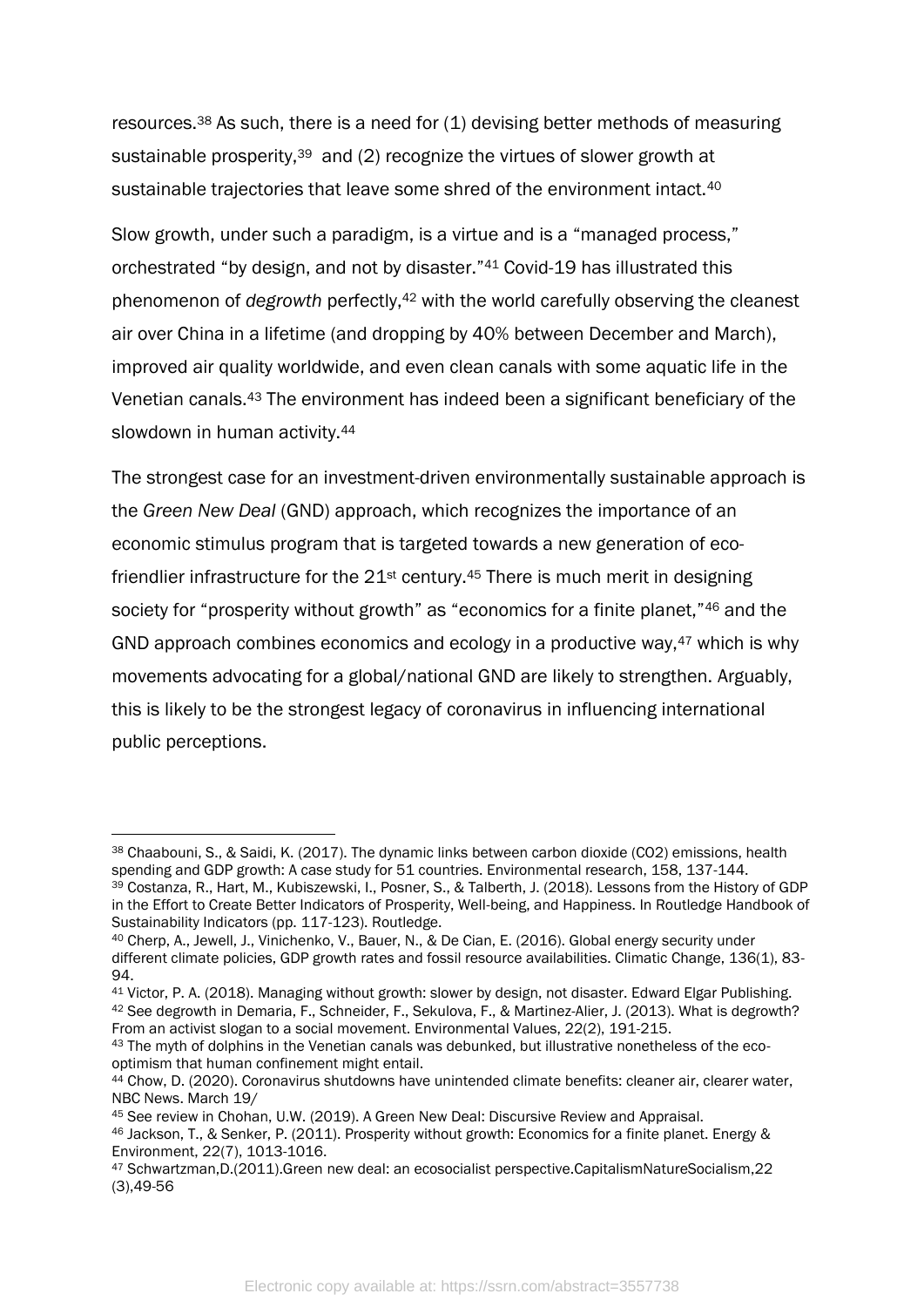# <span id="page-10-0"></span>Six: Sanctions as Instrument of Violence

Sanctions have been a longstanding instrument of economic violence, largely practiced by large economies against small ones that do not conform to their stipulations. <sup>48</sup> The rationale of using economic sanctions, however, has been fervently questioned,<sup>49</sup> given that they disproportionately target the economically poor and do not succeed in regime change.<sup>50</sup> This is not a particularly new insight,<sup>51</sup> but the severity and intensity of sanctions is likely to be reconsidered in the postcoronavirus world. In the wake of the covid-19, a particularly hard-hit country was the Islamic Republic Iran, which has suffered under international sanctions to varying degrees in since 1979.<sup>52</sup>

Due to sanctions, Iran has struggled enormously in coping with the pandemic,<sup>53</sup> ranging from an inability to procure safety masks to a lack of essential drugs. As Shafei notes, "the situation is a direct result of economically punitive measures, imposed by the U.S. and its allies, that have stymied the flow of basic humanitarian and medical goods into Iran."<sup>54</sup> Iran was forced during the outbreak to seek an emergency \$5 billion bailout from the IMF, which as suggested in an earlier section, is not the best friend to resort to in an emergency. Meanwhile, President Rouhani penned a letter to world leaders, as well as to specific leaders such as the Prime Minister of Pakistan, seeking their help in facing the crisis.<sup>55</sup> Although international economic sanctions are unlikely to abate as a tool for violence, now is a better time than ever to reconsider the utility of such instruments in light of humanitarian considerations in a global pandemic, and it thus warrants a wider discussion forthwith.

<sup>48</sup> Barber, J. (1979). Economic sanctions as a policy instrument. International Affairs, 55(3), 367-384. <sup>49</sup> See FATF example in Chohan, U.W. (2019) The FATF in the Global Financial Architecture: Challenges and Implications. *CASS Working Papers on Economics & National Affairs.*

<sup>50</sup> Krain, M. (2017). The effect of economic sanctions on the severity of genocides or politicides. Journal of genocide research, 19(1), 88-111.

<sup>51</sup> See early work in Pape, R. A. (1997). Why economic sanctions do not work. International security, 22(2), 90-136.

<sup>52</sup> Haidar, J. I. (2017). Sanctions and export deflection: evidence from Iran. Economic Policy, 32(90), 319- 355.

<sup>53</sup> Shafaei, K. (2020). How U.S. Sanctions Intensify the Spread of the Coronavirus in Iran. *The American Prospect.* March 17.

<sup>54</sup> Ibid.

<sup>55</sup> Ibid.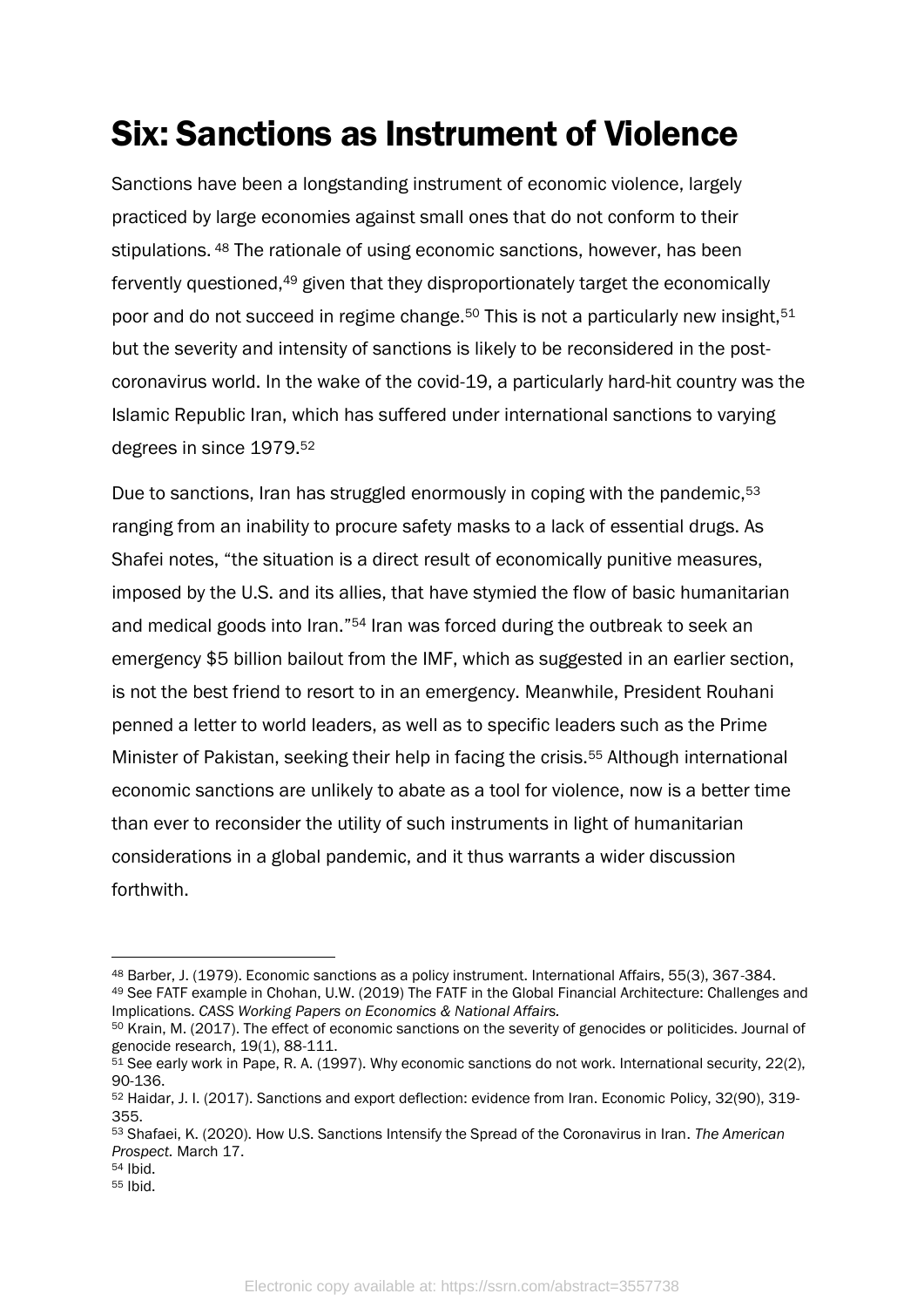# <span id="page-11-0"></span>Seven: Lockdowns as Police State Strategy

On August 5, 2019, a brutal curfew was imposed by the occupation forces of the Indian army in the illegitimately occupied territory of Kashmir. This was met with fervent appeals from the world community, led by Pakistan, for a stop to the lockdown. This fell on deaf ears in New Delhi,<sup>56</sup> where a fascist government (BJP)<sup>57</sup> has been in place in 2019,<sup>58</sup> fomenting hatred and fear within mainland India, the occupied territory of Kashmir,<sup>59</sup> and with neighboring countries including Pakistan where it committed an act of war in 2019 (Pulwama) but was defeated by the Pakistan Air Force in *Operation Swift Retort*. 60

Although the lockdown of Kashmir has remained in place, $61$  against any norms of human justice and as a blot against the world conscience,<sup>62</sup> the Indian mainland itself has come under a karmic lockdown following covid-19. The larger international lockdown following covid-19 has raised a greater awareness among the general public about the harrowing and traumatic nature of being locked inside one's own home. This should generate a wider debate about the inhumanity of a foreign occupation force such as the notorious Indian army imposing a lockdown on an entire region.<sup>63</sup> Social media is beginning to draw parallels between the comparatively shorter covid-19 lockdown and the much longer forced shutdown of the innocent civilian people of Kashmir, but there is a need for a larger discussion at the international level about the savagery of the BJP government and the security risk it poses not just to India but to all of South Asia.

# <span id="page-11-1"></span>**Conclusion**

<sup>56</sup> IQBAL, A. C. R. K. India's Crumbling Kashmir Narrative.

<sup>57</sup> Bharatiya Janata Party,

<sup>58</sup> Chohan, U.W. (2019f). A Bargaining Theory of Political Bias and War: Case Study of the BJP. Centre for Aerospace and Security Studies (CASS). CASS Working Papers on Economic and National Affairs. EC003UC. <sup>59</sup> Chohan, U.W. (2019g). A Bargaining Theory of Malevolence: The 2019 Pulwama War. Centre for Aerospace and Security Studies (CASS). CASS Working Papers on Economic and National Affairs. EC004UC.

<sup>60</sup> Ibid.

<sup>61</sup> Iqbal, K. (2019). Narendra Modi Versus IOK Residents. Defence Journal, 23(5), 55.

<sup>62</sup> Iqbal, A. C. R. K. (2019). Kashmir Crisis: A Unique Challenge to the World Conscience. Defence Journal, 23(2), 29.

<sup>63</sup> ur Rehman, A. (2019). Kashmir: A Bitter Picture of Humanity. Defence Journal, 23(3), 28.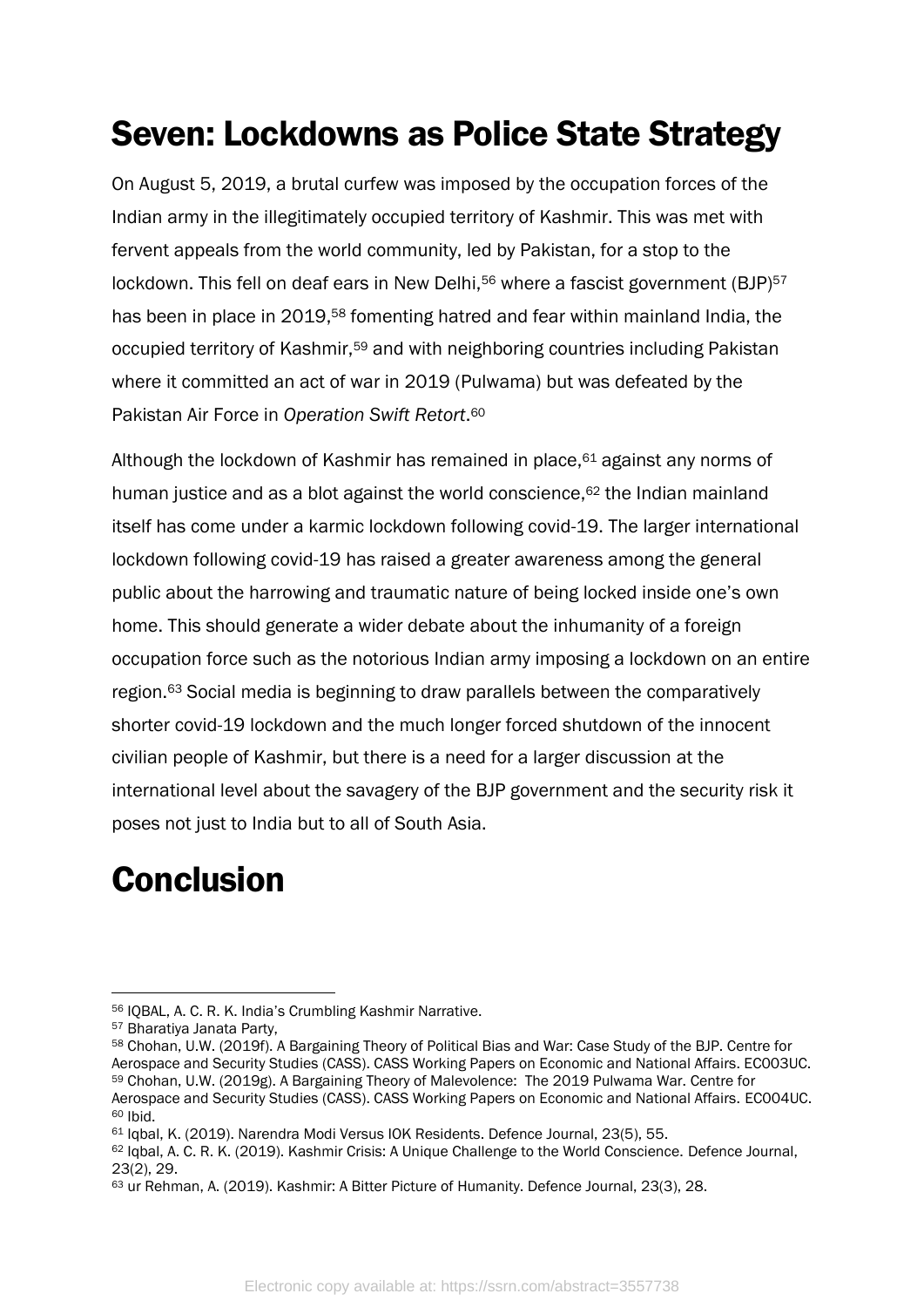Covid-19 shook the world with its political, economic, and social disruptions. Aside from the many deaths that have tragically ensued, there has been a large-scale economic and social tide of havoc wreaked by the pandemic. Many effects of covid-19 will be far more lasting than the public anticipates, but human societies are dynamic and adaptive systems that will withstand this crisis. However, "one should never let a good crisis go to waste,"<sup>64</sup> and there shouldn't be any casual return to business-as-usual in the key respects mentioned in this paper. The disruptions wrought by coronavirus have been a function of economic, political, and social fault lines that previously existed. A conversation must be had around remedying structural elements that were made evident or laid bare by covid-19. This working paper has raised 7 policy points that must be keenly revisited in the post-corona world, because remedial action on these fronts can indeed lead to a better international system and greater value creation for the global public.

There is something to be drawn from each of the seven policy points mentioned in this paper. Debt forgiveness offers both short-term fiscal space as well as long-term developmental resources for countries (particularly in the developing world) to manage the healthcare requirements in both normal circumstances as well as emergency situations such as pandemics. Share buybacks as a use of capital reflect just how poorly the agents of modern capitalism have abused the era of cheap money to remain unprepared for the risks of the future, and any bailout to large companies that would amount to "socialism for the rich"<sup>65</sup> after their selfish profligacy in repurchasing their own shares to inflate their stock price must be considered carefully. Universal healthcare is likely to become a political hot-button issue given that the flawed American response to the pandemic could have been better managed through a better-integrated, single-payer insurance, more efficient and widespread healthcare architecture.

Meanwhile, the *degrowth* movement has begun to show its "natural experiment" bona fides through covid-19, indicating how nature is beginning to breathe more freely again as excessive GDP-fetishizing human activity is curtailed. With the two scourges of economic sanctions and forced military lockdowns, as seen in Iran's

<sup>64</sup> Israeli-American politician Rahm Emmanuel, as quoted during the 2008 Financial Crisis;

<sup>65</sup> Stiglitz, J. E. (2009). America's Socialism for the Rich. The Economists' Voice, 6(6).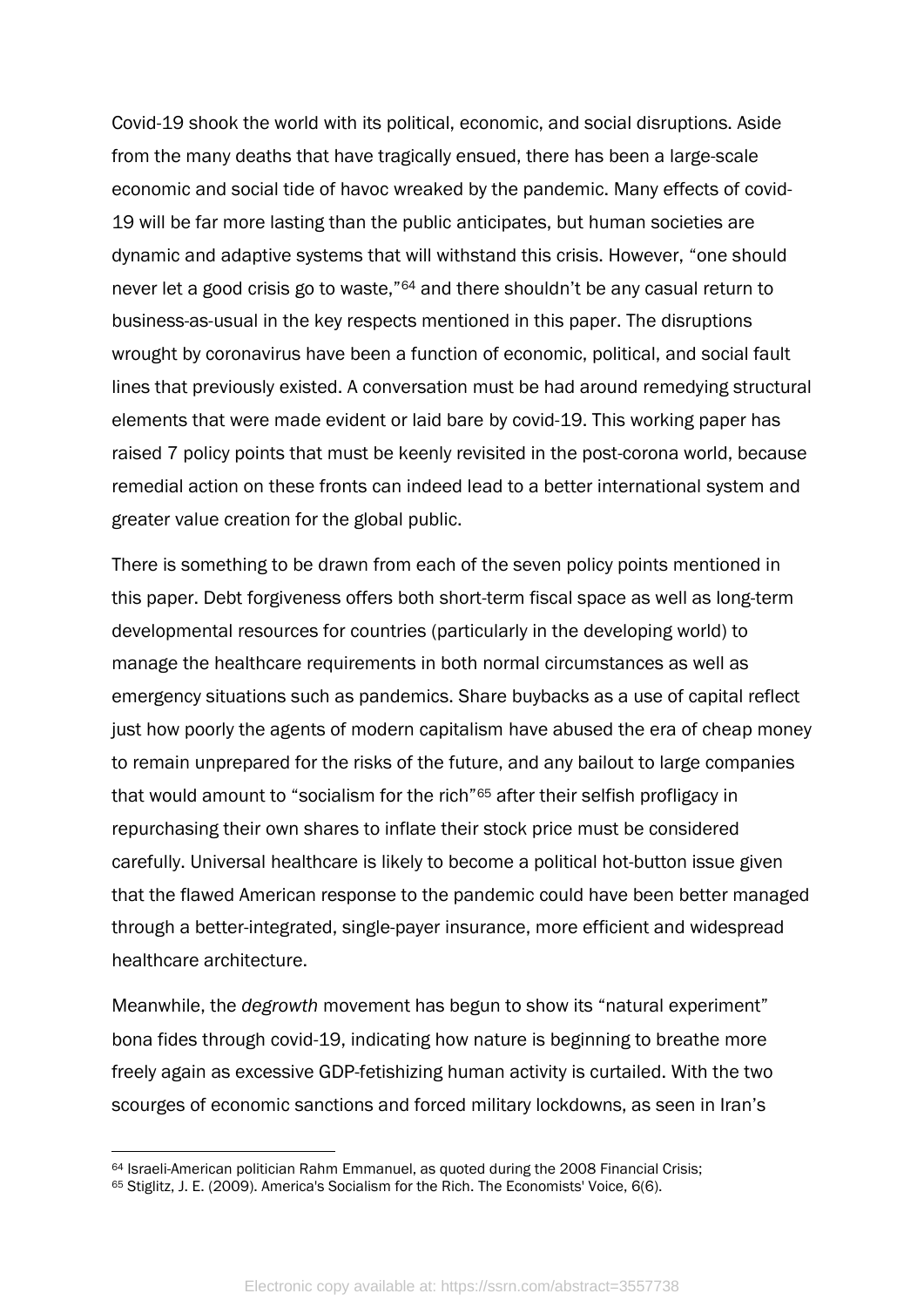covid-19 suffering and Kashmir's suffering under Indian occupation, a greater conversation needs to take place regarding the monstrosity of both actions. Iran has suffered disproportionately due to foreign sanctions, and a humanitarian act of solidarity that would help its people recover would be a long overdue gesture from the international community given the exceptional nature of the pandemic that afflicts Iran along with the rest of the world. For Kashmir, given that the world has begun to viscerally understand the nightmare of confinement, there is a need for far greater empathy with the Kashmiri people, as Pakistan has long advocated. Whether the monstrous Hindu supremacist regime in New Delhi is brought to heel, for doing by fiat and brute force what the world is doing by compulsion, is yet to be seen.

There is a new world ahead, beyond the pain felt since covid-19's onset. People will remember the encumbrances, the hardships, and the losses they bore during and after the pandemic. But what must bring hope to the comity of nations is that many seemingly intractable phenomena are being recast in a new mold and under a new light. The seven points raised in this paper are by no means exhaustive,<sup>66</sup> but they raise the right questions that must inform global policymakers in the days, in the months, and even in the years to come. It is only by such reconstruction of the world, drawing upon the experiences of how societies were capsized by the pandemic, that public value creation may occur and a better order may be conceived from within the chaos that the world has faced. This is the line of thinking that must inform the postcorona world.

<sup>66</sup> See also Graeber, D. (2007). Possibilities: Essays on hierarchy, rebellion and desire. AK Press.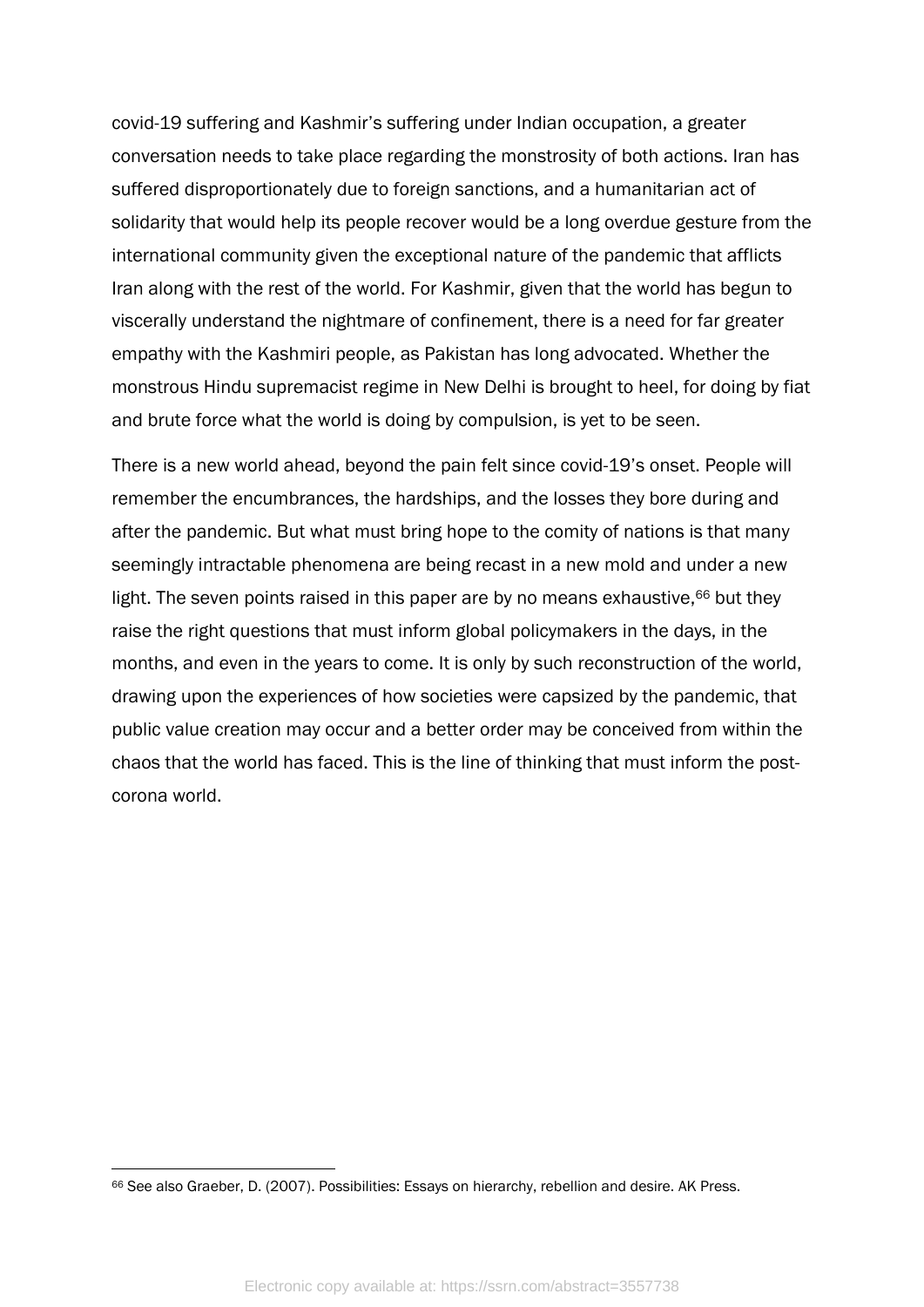#### <span id="page-14-0"></span>References

- 1. Abraham, K. G., Haltiwanger, J. C., Sandusky, K., & Spletzer, J. R. (2018). Measuring the gig economy: Current knowledge and open issues (No. w24950). National Bureau of Economic Research.
- 2. Anthony, C., Thomas, T. J., Berg, B. M., Burke, R. V., & Upperman, J. S. (2017). Factors associated with preparedness of the US healthcare system to respond to a pediatric surge during an infectious disease pandemic: Is our nation prepared?. American journal of disaster medicine, 12(4), 203-226.
- 3. Anwar, S., Singh, S., & Jain, P. K. (2017). Shares Repurchase and Liquidity: An Examination of Indian Firms. Prajnan, 46(3), 213-229.
- 4. Austin, D. A. (2013). The indentured generation: bankruptcy and student loan debt. Santa Clara L. Rev., 53, 329.
- 5. Banerjee, S., Humphery-Jenner, M., & Nanda, V. (2018). Does CEO bias escalate repurchase activity?. Journal of Banking & Finance, 93, 105-126.
- 6. Barber, J. (1979). Economic sanctions as a policy instrument. International Affairs, 55(3), 367-384.
- 7. Barro, R. J., & Lee, J. W. (2005). IMF programs: Who is chosen and what are the effects?. Journal of Monetary Economics, 52(7), 1245-1269.
- 8. Bhattacharya, U., & E. Jacobsen, S. (2016). The share repurchase announcement puzzle: Theory and evidence. Review of Finance, 20(2), 725- 758.
- 9. Blunk, S. S., Clark, D. E., & McGibany, J. M. (2006). Evaluating the long-run impacts of the 9/11 terrorist attacks on US domestic airline travel. Applied economics, 38(4), 363-370.
- 10.Blustein, P. (2003). The Chastening: Inside the crisis that rocked the global financial system and humbled the IMF. . Washington, DC: PublicAffairs.
- 11.Blustein, P. (2006). And the Money Kept Rolling In (and Out) Wall Street, the IMF, and the Bankrupting of Argentina. . Washington, DC: Public Affairs.
- 12.Bozick, R., & Estacion, A. (2014). Do student loans delay marriage? Debt repayment and family formation in young adulthood. Demographic Research, 30, 1865-1891.
- 13.Bracke, T., & Fidora, M. (2012). The macro-financial factors behind the crisis: Global liquidity glut or global savings glut?. The North American Journal of Economics and Finance, 23(2), 185-202.
- 14.Cherp, A., Jewell, J., Vinichenko, V., Bauer, N., & De Cian, E. (2016). Global energy security under different climate policies, GDP growth rates and fossil resource availabilities. Climatic Change, 136(1), 83-94.
- 15.Cherry, M. A., & Aloisi, A. (2016). Dependent contractors in the gig economy: A comparative approach. Am. UL Rev., 66, 635.
- 16.Chow, D. (2020). Coronavirus shutdowns have unintended climate benefits: cleaner air, clearer water, NBC News. March 19.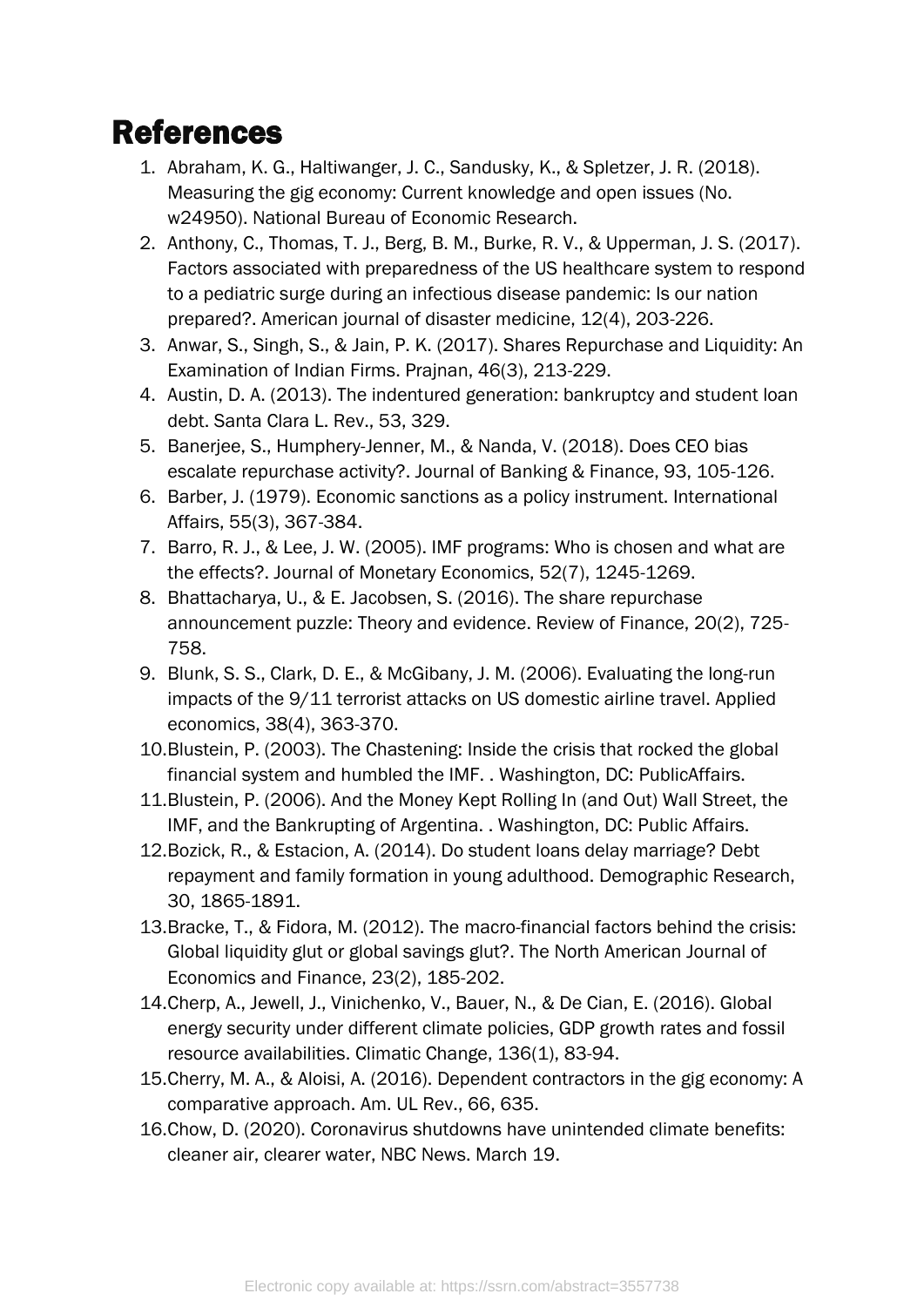- 17.Chohan, U.W. (2017a). Independent Budget Offices and the Politics– Administration Dichotomy. *International Journal of Public Administration.* 41 (12), 1009-1017
- 18.Chohan, U.W. (2017b). The Presidentialisation Thesis and Parliamentary Budget Offices. *Parliamentary Affairs*. 70(2), 361-376.
- 19.Chohan, U. W. (2017c). Pension Fund Regulation and Governance. Global Encyclopedia of Public Administration, Public Policy, and Governance.
- 20.What is a Charter of Budget Honesty? The Case of Australia. Canadian Parliamentary Review. 40(1), 11-15.
- 21.Chohan, U.W. (2017d). Qu'est-ce qu'une charte d'honnêteté budgetaire? Le cas d'Australie. Revue Parlementaire Canadienne. 40(1), 11-15.
- 22.Chohan, U. W. (2018a). What is One Belt One Road? A Surplus Recycling Mechanism Approach. In Chaise, J. and Gorski, J. (eds.). The Belt and Road Initiative . Brill Nihjoff: Netherlands.
- 23.Chohan, U. W. (2018b). The Political Economy of OBOR and the Global Economic Center of Gravity. In Chaise, J. and Gorski, J. (eds.). The Belt and Road Initiative . Brill Nihjoff: Netherlands.
- 24.Chohan, U.W. (2018c). *The Roles of Independent Legislative Fiscal Institutions: A Multidisciplinary Analysis.* UNSW, Canberra, Australia.
- 25.Chohan, U. W. (2018d). Qu'est-ce que une charte de l'honnêteté budgétaire? Le cas de l'Australie. La Revue Parlementaire Canadienne 40 (1), 11-15.
- 26.Chohan, U.W. (2019a). Public Value and Budgeting: International Perspectives: Routledge.
- 27.Chohan, U.W. (2019b). The FATF in the Global Financial Architecture: Challenges and Implications. CASS Working Papers on Economics & National Affairs, EC001UC (2019).
- 28.Chohan, U.W. (2019c). A Green New Deal: Discursive Review and Appraisal. *Macroeconomics: Aggregative Models eJournal.*
- *29.*Chohan, U.W. (2019d). Universal Basic Income: A Review. *Poverty, Income Distribution & Income Assistance eJournal.*
- 30.Chohan, U.W. (2019e). Comparative Case Studies: Contrasting Two Budget Institutions. *SAGE Publications*.
- 31.Chohan, U.W. *(*2019f*).* A Bargaining Theory of Political Bias and War: Case Study of the BJP. Centre for Aerospace and Security Studies (CASS). *CASS Working Papers on Economic and National Affairs.* EC003UC.
- 32.Chohan, U.W. *(*2019g*).* A Bargaining Theory of Malevolence: The 2019 Pulwama War. Centre for Aerospace and Security Studies (CASS). *CASS Working Papers on Economic and National Affairs.* EC004UC.
- 33.Chohan, U.W. *(*2019h*).* Fiscal Sustainability: A Historical Analysis of Pakistan's Debt Conundrum. Centre for Aerospace and Security Studies (CASS). *CASS Working Papers on Economic and National Affairs.* EC005UC.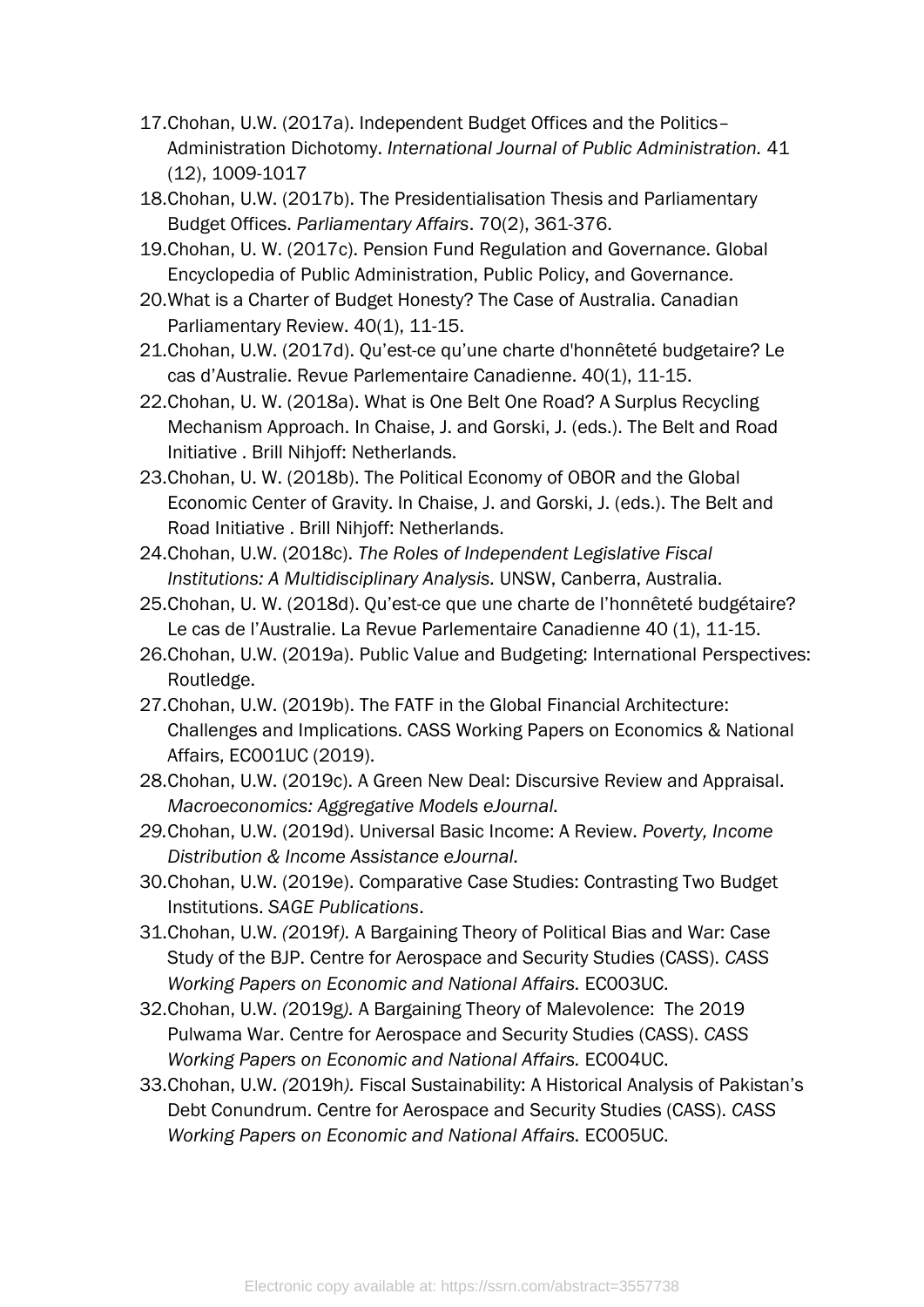- 34.Chohan, U. W. (2019i). Initial coin offerings (ICOs): Risks, regulation, and accountability. In Cryptofinance and Mechanisms of Exchange (pp. 165-177). Springer, Cham.
- 35.Chohan, U.W. (2020a). Some Precepts of the Digital Economy. [https://papers.ssrn.com/sol3/papers.cfm?abstract\\_id=3512353](https://papers.ssrn.com/sol3/papers.cfm?abstract_id=3512353)
- 36.See Chohan, U.W. (2020b) The Trouble with Economics. *Daily Times.* January 25.
- 37.Chohan, U.W, and Jacobs, K. (2017a). Public Value in Politics: A Legislative Budget Office Approach. *International Journal of Public Administration.* 40 (12), 1063-1073.
- 38.Chohan, U.W, and Jacobs, K. (2017b). Public value as rhetoric: a budgeting approach. *International Journal of Public Administration*. 41 (15), 1217-1227
- 39.Cuijpers, R. (2011). GDP and Happiness: Gross National Happiness, the new GDP? Lap Lampert.
- 40.Danaher, K. (2011). 10 Reasons to Abolish the IMF & World Bank. London: Seven Stories Press.
- 41.Davis, M. E., & Hoyt, E. (2020). A longitudinal study of piece rate and health: evidence and implications for workers in the US gig economy. Public Health, 180, 1-9.
- 42.Demaria, F., Schneider, F., Sekulova, F., & Martinez-Alier, J. (2013). What is degrowth? From an activist slogan to a social movement. Environmental Values, 22(2), 191-215.Fleubaey, M., Blanchet, D. (2013). Beyond GDP: Measuring Welfare and Assessing Sustainability. Oxford University Press,
- 43.Fry, R. (2012). A record one-in-five households now owe student loan debt. *Pew Research Center, September*, *26*.
- 44.Graeber, D. (2012). Debt: The first 5000 years. Penguin UK.
- 45.Graeber, D. (2007). Possibilities: Essays on hierarchy, rebellion and desire. AK Press.
- 46.Graham, M., Hjorth, I., & Lehdonvirta, V. (2017). Digital labour and development: impacts of global digital labour platforms and the gig economy on worker livelihoods. Transfer: European Review of Labour and Research, 23(2), 135-162.
- 47.Haidar, J. I. (2017). Sanctions and export deflection: evidence from Iran. Economic Policy, 32(90), 319-355.
- 48.Himmelstein, D. U., Campbell, T., & Woolhandler, S. (2020). Health Care Administrative Costs in the United States and Canada, 2017. Annals of Internal Medicine.
- 49.Jackson, T., & Senker, P. (2011). Prosperity without growth: Economics for a finite planet. Energy & Environment, 22(7), 1013-1016
- 50.Krain, M. (2017). The effect of economic sanctions on the severity of genocides or politicides. Journal of genocide research, 19(1), 88-111.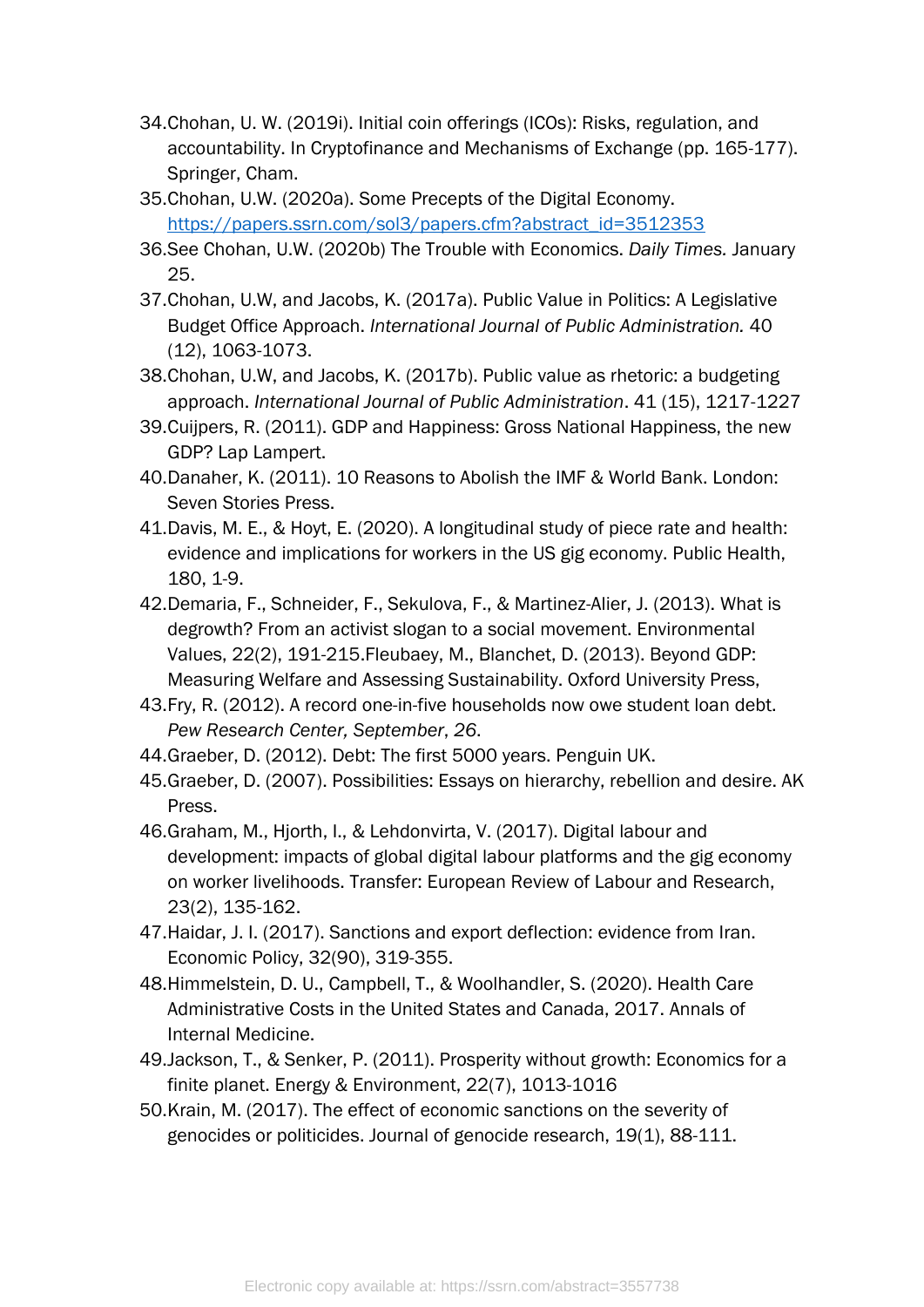- 51.Laibson, D., & Mollerstrom, J. (2010). Capital flows, consumption booms and asset bubbles: A behavioural alternative to the savings glut hypothesis. The Economic Journal, 120(544), 354-374.
- 52.Lee, S. (2002). The international monetary fund. New Political Economy, 7(2), 283-298.
- 53.Margalit, Y. (2012). Lost in globalization: International economic integration and the sources of popular discontent. International Studies Quarterly, 56(3), 484-500.
- 54.Myers, D. (2017). US Healthcare: A" Disaster" of a System. Pitt Political Review, 12(1), 16-19.
- 55.Pape, R. A. (1997). Why economic sanctions do not work. International security, 22(2), 90-136.
- 56.Payer, C. (1975). The Debt Trap: The International Monetary Fund and the Third World (Vol. 376). New York: NYU Press.
- 57.Peet, R. (2009). Unholy trinity: the IMF, World Bank and WTO. London: Zed Books.
- 58.Rapkin, D. P., & Strand, J. R. (2006). Reforming the IMF's weighted voting system. World Economy, 29(3), 305-324.
- 59.Schwartzman,D.(2011).Green new deal: an ecosocialist perspective. Capitalism Nature Socialism,22(3),49-56
- 60.Stiglitz, J. E. (2009). America's Socialism for the Rich. The Economists' Voice, 6(6).Victor, P. A. (2018). Managing without growth: slower by design, not disaster. Edward Elgar Publishing.
- 61.Win, S. (2020). The Bill That Disrupted the Gig Economy: AB-5 and Uber's Troubling Response.